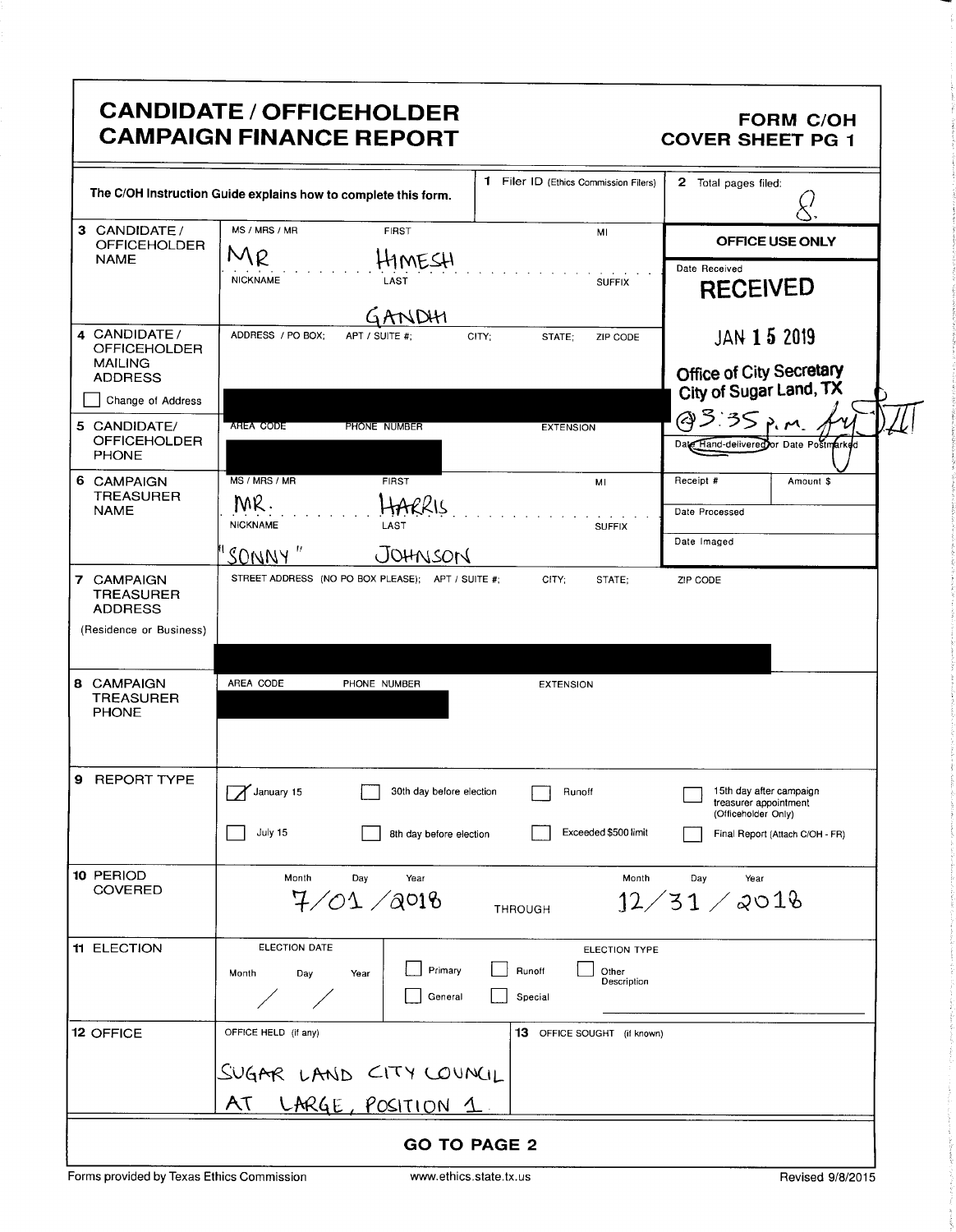## CANDIDATE / OFFICEHOLDER **CAMPAIGN FINANCE REPORT**

# **FORM C/OH<br>COVER SHEET PG 2**

| 14 C/OH NAME<br>MECH                                      | GANDHI                                                                                                                                                                                                                                                                                                                                                                                           |                                                                                                                                                                                                                                                                                                                                                                                                                                                                                                                                                                | 15 Filer ID (Ethics Commission Filers)                                                                                                                                                                 |  |  |
|-----------------------------------------------------------|--------------------------------------------------------------------------------------------------------------------------------------------------------------------------------------------------------------------------------------------------------------------------------------------------------------------------------------------------------------------------------------------------|----------------------------------------------------------------------------------------------------------------------------------------------------------------------------------------------------------------------------------------------------------------------------------------------------------------------------------------------------------------------------------------------------------------------------------------------------------------------------------------------------------------------------------------------------------------|--------------------------------------------------------------------------------------------------------------------------------------------------------------------------------------------------------|--|--|
| <b>16 NOTICE FROM</b><br><b>POLITICAL</b><br>COMMITTEE(S) | THIS BOX IS FOR NOTICE OF POLITICAL CONTRIBUTIONS ACCEPTED OR POLITICAL EXPENDITURES MADE BY POLITICAL COMMITTEES TO<br>SUPPORT THE CANDIDATE / OFFICEHOLDER. THESE EXPENDITURES MAY HAVE BEEN MADE WITHOUT THE CANDIDATE'S OR OFFICEHOLDER'S<br>KNOWLEDGE OR CONSENT. CANDIDATES AND OFFICEHOLDERS ARE REQUIRED TO REPORT THIS INFORMATION ONLY IF THEY RECEIVE NOTICE<br>OF SUCH EXPENDITURES. |                                                                                                                                                                                                                                                                                                                                                                                                                                                                                                                                                                |                                                                                                                                                                                                        |  |  |
|                                                           | <b>COMMITTEE TYPE</b><br>GENERAL<br><b>SPECIFIC</b>                                                                                                                                                                                                                                                                                                                                              | <b>COMMITTEE NAME</b><br><b>COMMITTEE ADDRESS</b>                                                                                                                                                                                                                                                                                                                                                                                                                                                                                                              |                                                                                                                                                                                                        |  |  |
| <b>Additional Pages</b>                                   |                                                                                                                                                                                                                                                                                                                                                                                                  | COMMITTEE CAMPAIGN TREASURER NAME                                                                                                                                                                                                                                                                                                                                                                                                                                                                                                                              |                                                                                                                                                                                                        |  |  |
|                                                           |                                                                                                                                                                                                                                                                                                                                                                                                  | COMMITTEE CAMPAIGN TREASURER ADDRESS                                                                                                                                                                                                                                                                                                                                                                                                                                                                                                                           |                                                                                                                                                                                                        |  |  |
| <b>17 CONTRIBUTION</b><br><b>TOTALS</b>                   | 1.                                                                                                                                                                                                                                                                                                                                                                                               | TOTAL POLITICAL CONTRIBUTIONS OF \$50 OR LESS (OTHER THAN<br>PLEDGES, LOANS, OR GUARANTEES OF LOANS), UNLESS ITEMIZED                                                                                                                                                                                                                                                                                                                                                                                                                                          | \$                                                                                                                                                                                                     |  |  |
|                                                           | 2.                                                                                                                                                                                                                                                                                                                                                                                               | <b>TOTAL POLITICAL CONTRIBUTIONS</b><br>(OTHER THAN PLEDGES, LOANS, OR GUARANTEES OF LOANS)                                                                                                                                                                                                                                                                                                                                                                                                                                                                    | 2050.00                                                                                                                                                                                                |  |  |
| <b>EXPENDITURE</b><br><b>TOTALS</b>                       | З.                                                                                                                                                                                                                                                                                                                                                                                               | TOTAL POLITICAL EXPENDITURES OF \$100 OR LESS,<br>UNLESS ITEMIZED                                                                                                                                                                                                                                                                                                                                                                                                                                                                                              | \$                                                                                                                                                                                                     |  |  |
|                                                           | 4.                                                                                                                                                                                                                                                                                                                                                                                               | <b>TOTAL POLITICAL EXPENDITURES</b>                                                                                                                                                                                                                                                                                                                                                                                                                                                                                                                            | 2747.84                                                                                                                                                                                                |  |  |
| <b>CONTRIBUTION</b><br><b>BALANCE</b>                     | 5.                                                                                                                                                                                                                                                                                                                                                                                               | TOTAL POLITICAL CONTRIBUTIONS MAINTAINED AS OF THE LAST DAY<br>OF REPORTING PERIOD                                                                                                                                                                                                                                                                                                                                                                                                                                                                             | \$<br>5166.55                                                                                                                                                                                          |  |  |
| <b>OUTSTANDING</b><br><b>LOAN TOTALS</b>                  | 6.<br>TOTAL PRINCIPAL AMOUNT OF ALL OUTSTANDING LOANS AS OF THE<br>LAST DAY OF THE REPORTING PERIOD                                                                                                                                                                                                                                                                                              | \$                                                                                                                                                                                                                                                                                                                                                                                                                                                                                                                                                             |                                                                                                                                                                                                        |  |  |
| <b>18 AFFIDAVIT</b><br>AFFIX NOTARY STAMP / SEALABOVE     | SANAA HAZRATJEE<br>Notary ID #131525143<br>My Commission Expires<br>April 11, 2022                                                                                                                                                                                                                                                                                                               | under Tille 15, Election Code.                                                                                                                                                                                                                                                                                                                                                                                                                                                                                                                                 | I swear, or affirm, under penalty of perjury, that the accompanying report is<br>true and correct and includes all information required to be reported by me<br>Signature of Candidate or Officeholder |  |  |
|                                                           |                                                                                                                                                                                                                                                                                                                                                                                                  | Sworn to and subscribed before me, by the said $\underline{\hspace{1em}H\,}\overline{\hspace{1em}}\overline{\hspace{1em}}\overline{\hspace{1em}}\overline{\hspace{1em}}\overline{\hspace{1em}}\overline{\hspace{1em}}\overline{\hspace{1em}}\overline{\hspace{1em}}\overline{\hspace{1em}}\overline{\hspace{1em}}\overline{\hspace{1em}}\overline{\hspace{1em}}\overline{\hspace{1em}}\overline{\hspace{1em}}\overline{\hspace{1em}}\overline{\hspace{1em}}$<br>day of $\sqrt{ANUAKY}$ , 20 $\sqrt{9}$ , to certify which, witness my hand and seal of office. | 15 <sup>th</sup><br>$\overline{\phantom{a}}$ , this the $\overline{\phantom{a}}$                                                                                                                       |  |  |
|                                                           |                                                                                                                                                                                                                                                                                                                                                                                                  | SANAA<br><b>HORATUEE</b>                                                                                                                                                                                                                                                                                                                                                                                                                                                                                                                                       | NOTARI<br>PUBLIC                                                                                                                                                                                       |  |  |
|                                                           | of officer administering oath                                                                                                                                                                                                                                                                                                                                                                    | Printed name of officer administering oath                                                                                                                                                                                                                                                                                                                                                                                                                                                                                                                     | Title of officer administering oath                                                                                                                                                                    |  |  |

Forms provided by Texas Ethics Commission www.ethics.state.tx.us Revised 9/8/2015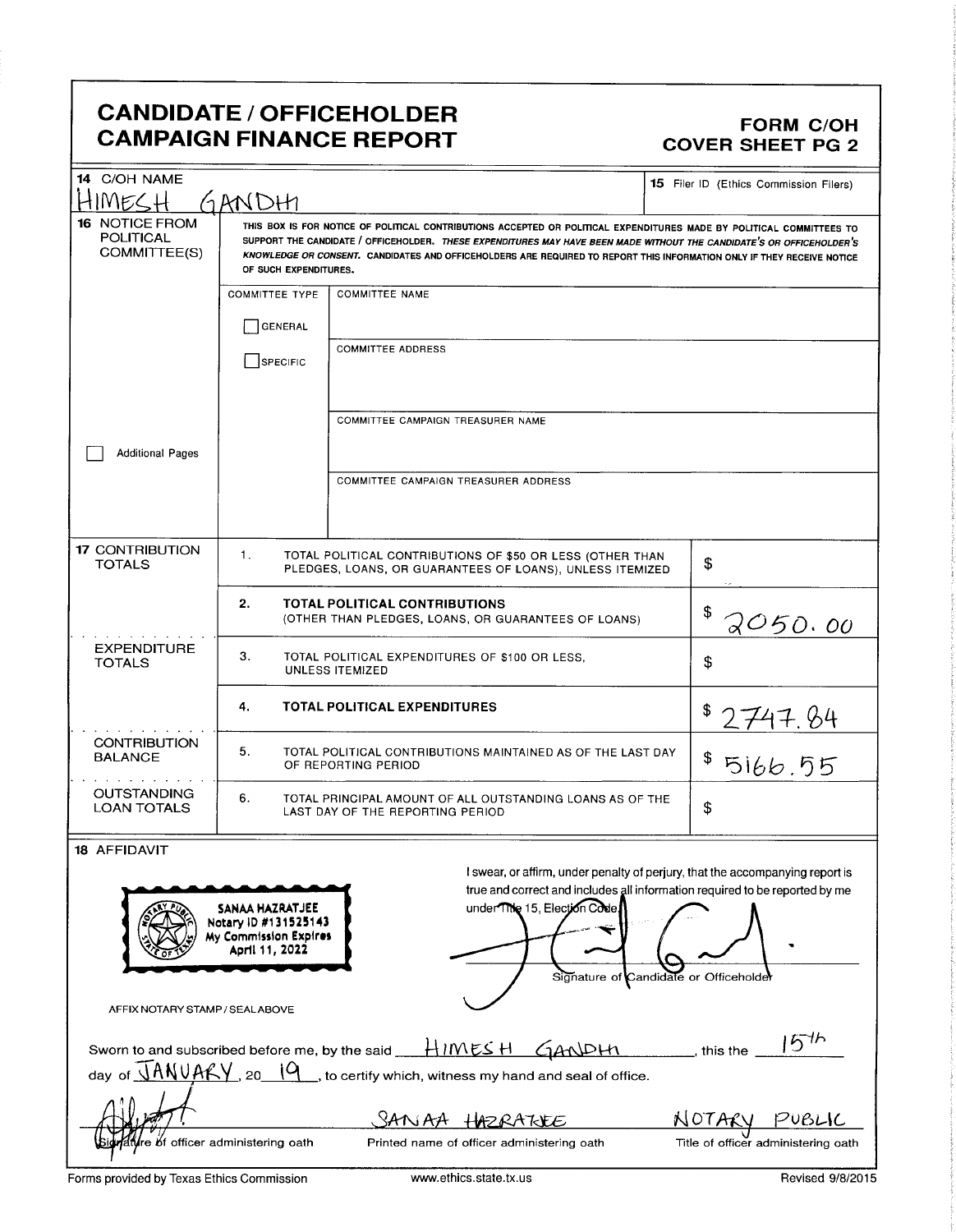## SUBTOTALS - C/OH FORM C/OH

# COVER SHEET PG 3

| 19 FILER NAME                                                                                       | 20 Filer ID (Ethics Commission Filers) |                                  |
|-----------------------------------------------------------------------------------------------------|----------------------------------------|----------------------------------|
| GANDHI<br>MESH<br>←                                                                                 |                                        |                                  |
| 21 SCHEDULE SUBTOTALS<br>NAME OF SCHEDULE                                                           |                                        | <b>SUBTOTAL</b><br><b>AMOUNT</b> |
| M<br>1.<br>SCHEDULE A1: MONETARY POLITICAL CONTRIBUTIONS                                            |                                        | \$<br>20500                      |
| 2.<br>SCHEDULE A2: NON-MONETARY (IN-KIND) POLITICAL CONTRIBUTIONS                                   |                                        | \$                               |
| З.<br>SCHEDULE B: PLEDGED CONTRIBUTIONS                                                             |                                        | \$                               |
| <b>SCHEDULE E: LOANS</b><br>4.                                                                      |                                        | \$                               |
| 5.<br>SCHEDULE F1: POLITICAL EXPENDITURES MADE FROM POLITICAL CONTRIBUTIONS                         |                                        | \$                               |
| 6.<br>SCHEDULE F2: UNPAID INCURRED OBLIGATIONS                                                      |                                        | \$                               |
| 7.<br>SCHEDULE F3: PURCHASE OF INVESTMENTS MADE FROM POLITICAL CONTRIBUTIONS                        |                                        | \$                               |
| 8.<br>SCHEDULE F4: EXPENDITURES MADE BY CREDIT CARD                                                 |                                        | \$                               |
| 9.<br>SCHEDULE G: POLITICAL EXPENDITURES MADE FROM PERSONAL FUNDS                                   |                                        | \$                               |
| 10.<br>SCHEDULE H: PAYMENT MADE FROM POLITICAL CONTRIBUTIONS TO A BUSINESS OF C/OH                  |                                        | \$                               |
| 11.<br>SCHEDULE I: NON-POLITICAL EXPENDITURES MADE FROM POLITICAL CONTRIBUTIONS                     |                                        | \$                               |
| SCHEDULE K: INTEREST, CREDITS, GAINS, REFUNDS, AND CONTRIBUTIONS<br>12.<br><b>RETURNED TO FILER</b> |                                        | \$                               |
|                                                                                                     |                                        |                                  |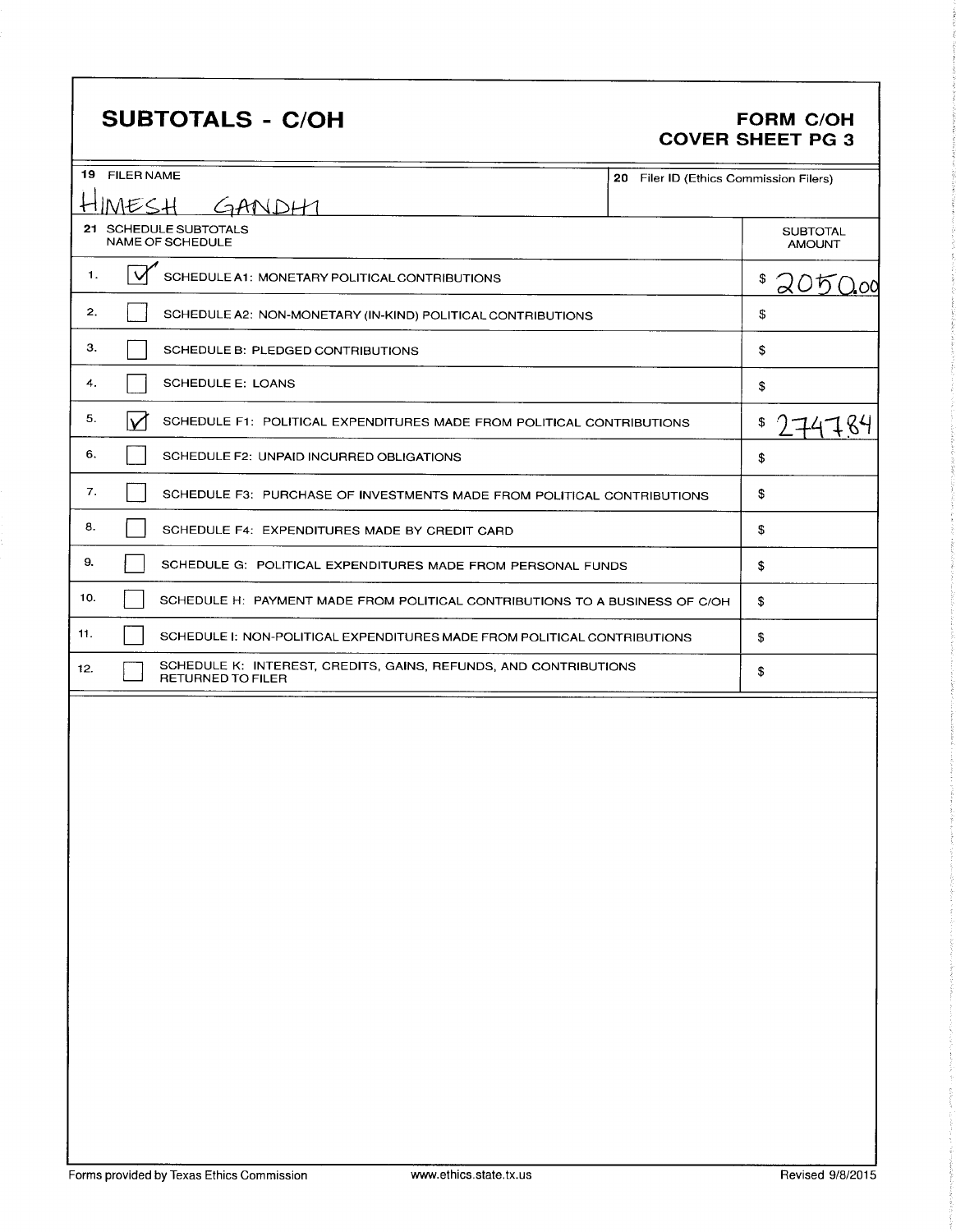|                                                  | <b>MONETARY POLITICAL CONTRIBUTIONS</b>                                                                                                                        |                                   | <b>SCHEDULE A1</b>                    |  |  |  |
|--------------------------------------------------|----------------------------------------------------------------------------------------------------------------------------------------------------------------|-----------------------------------|---------------------------------------|--|--|--|
|                                                  | The Instruction Guide explains how to complete this form.                                                                                                      | <b>1</b> Total pages Schedule A1: |                                       |  |  |  |
| 2 FILER NAME                                     |                                                                                                                                                                |                                   | 3 Filer ID (Ethics Commission Filers) |  |  |  |
|                                                  | <u>MESH GANDHI</u>                                                                                                                                             |                                   |                                       |  |  |  |
| Date                                             | 5 Full name of contributor                                                                                                                                     |                                   | 7 Amount of contribution (\$)         |  |  |  |
|                                                  | TRE-PAC TEXAS ASSOCIATION OF REALTORY<br>6 Contributor address;<br>City:                                                                                       | State; Zip Code                   |                                       |  |  |  |
| 15                                               |                                                                                                                                                                |                                   | \$ 2000.00                            |  |  |  |
|                                                  | Principal occupation / Job title (See Instructions)                                                                                                            | Employer (See Instructions)<br>9  |                                       |  |  |  |
| EAIJORS                                          |                                                                                                                                                                | <b>IEXAS</b><br>ASSOCIATION       | REACTORS<br>$\circ$ F                 |  |  |  |
| Date                                             | Full name of contributor                                                                                                                                       |                                   | Amount of contribution (\$)           |  |  |  |
|                                                  | 5. MICKUM<br>Contributor address;                                                                                                                              | City: State: Zip Code             |                                       |  |  |  |
|                                                  |                                                                                                                                                                |                                   | \$50.00                               |  |  |  |
|                                                  | Principal occupation / Job title (See Instructions)                                                                                                            | Employer (See Instructions)       |                                       |  |  |  |
| REALTOK.                                         |                                                                                                                                                                | StC                               |                                       |  |  |  |
| Date                                             | Full name of contributor                                                                                                                                       |                                   | Amount of contribution (\$)           |  |  |  |
|                                                  | Contributor address;<br>City; State; Zip Code                                                                                                                  |                                   |                                       |  |  |  |
|                                                  | Principal occupation / Job title (See Instructions)                                                                                                            | Employer (See Instructions)       |                                       |  |  |  |
| Date                                             | Full name of contributor                                                                                                                                       | out-of-state PAC (ID#:            | Amount of contribution (\$)           |  |  |  |
| State; Zip Code<br>Contributor address;<br>City; |                                                                                                                                                                |                                   |                                       |  |  |  |
|                                                  | Principal occupation / Job title (See Instructions)                                                                                                            | Employer (See Instructions)       |                                       |  |  |  |
|                                                  |                                                                                                                                                                |                                   |                                       |  |  |  |
|                                                  | ATTACH ADDITIONAL COPIES OF THIS SCHEDULE AS NEEDED<br>If contributor is out-of-state PAC, please see instruction guide for additional reporting requirements. |                                   |                                       |  |  |  |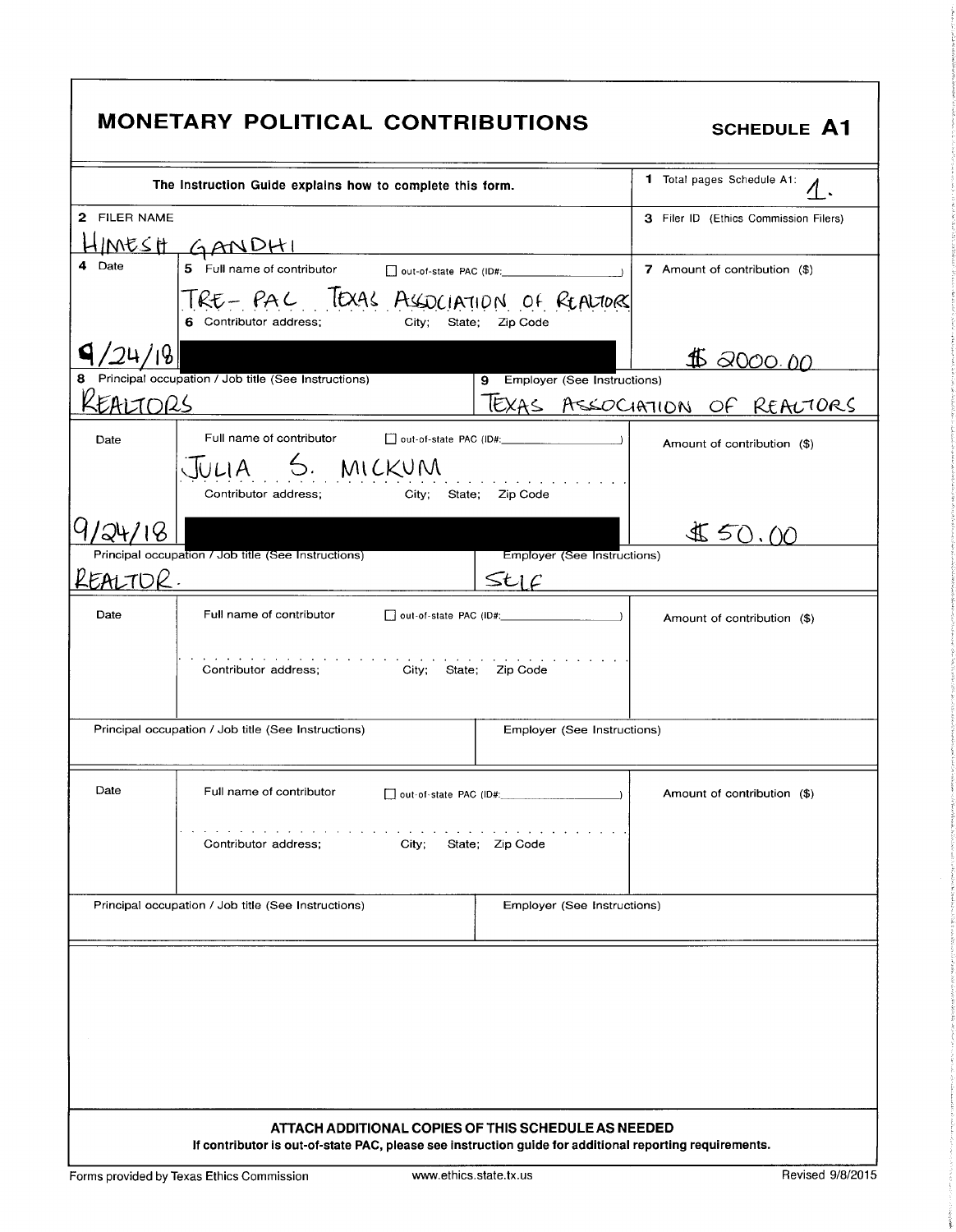|                                                                                                                                                                                       |                         | <b>EXPENDITURE CATEGORIES FOR BOX 8(a)</b>                                                                                                                     |                                     |                                                                                                 |                                                                                                |                                                                                         |
|---------------------------------------------------------------------------------------------------------------------------------------------------------------------------------------|-------------------------|----------------------------------------------------------------------------------------------------------------------------------------------------------------|-------------------------------------|-------------------------------------------------------------------------------------------------|------------------------------------------------------------------------------------------------|-----------------------------------------------------------------------------------------|
| <b>Advertising Expense</b><br>Accounting/Banking<br><b>Consulting Expense</b><br>Contributions/Donations Made By<br>Candidate/Officeholder/Political Committee<br>Credit Card Payment |                         | Event Expense<br>Fees<br>Food/Beverage Expense<br>Gift/Awards/Memorials Expense<br>Legal Services<br>The Instruction Guide explains how to complete this form. | Polling Expense<br>Printing Expense | Loan Repayment/Reimbursement<br>Office Overhead/Rental Expense<br>Salaries/Wages/Contract Labor | Solicitation/Fundraising Expense<br><b>Travel In District</b><br><b>Travel Out Of District</b> | Transportation Equipment & Related Expense<br>Other (enter a category not listed above) |
| 1 Total pages Schedule F1: 2 FILER NAME                                                                                                                                               |                         |                                                                                                                                                                |                                     |                                                                                                 |                                                                                                |                                                                                         |
|                                                                                                                                                                                       |                         |                                                                                                                                                                |                                     |                                                                                                 |                                                                                                | 3 Filer ID (Ethics Commission Filers)                                                   |
| 4 Date                                                                                                                                                                                | 5 Payee name            |                                                                                                                                                                |                                     |                                                                                                 |                                                                                                |                                                                                         |
|                                                                                                                                                                                       |                         | VOC * I CONTACT EMAIL                                                                                                                                          |                                     |                                                                                                 |                                                                                                |                                                                                         |
| $6$ Amount $($ )                                                                                                                                                                      | 7 Payee address;        | City,                                                                                                                                                          | State;                              |                                                                                                 |                                                                                                |                                                                                         |
|                                                                                                                                                                                       |                         |                                                                                                                                                                |                                     |                                                                                                 |                                                                                                |                                                                                         |
| 8                                                                                                                                                                                     |                         | (a) Category (See Categories listed at the top of this schedule)                                                                                               |                                     | (b) Description                                                                                 |                                                                                                |                                                                                         |
| <b>PURPOSE</b>                                                                                                                                                                        |                         |                                                                                                                                                                |                                     |                                                                                                 | Check if travel outside of Texas. Complete Schedule T.                                         |                                                                                         |
| OF<br><b>EXPENDITURE</b>                                                                                                                                                              |                         |                                                                                                                                                                |                                     |                                                                                                 | Check if Austin, TX, officeholder living expense                                               |                                                                                         |
|                                                                                                                                                                                       |                         |                                                                                                                                                                |                                     |                                                                                                 |                                                                                                |                                                                                         |
|                                                                                                                                                                                       |                         | ADVERTISING EXPENCE<br>Candidate / Officeholder name                                                                                                           |                                     |                                                                                                 |                                                                                                | Office held                                                                             |
| 9 Complete ONLY if direct<br>expenditure to benefit C/OH                                                                                                                              |                         |                                                                                                                                                                |                                     | Office sought                                                                                   |                                                                                                |                                                                                         |
| Date                                                                                                                                                                                  | Payee name              |                                                                                                                                                                |                                     |                                                                                                 |                                                                                                |                                                                                         |
| ' Q ,                                                                                                                                                                                 |                         | <u>VOC * ICONTACT EMAIL</u>                                                                                                                                    |                                     |                                                                                                 |                                                                                                |                                                                                         |
| Amount (\$)                                                                                                                                                                           | Payee address;          | City; State;                                                                                                                                                   |                                     |                                                                                                 |                                                                                                |                                                                                         |
|                                                                                                                                                                                       |                         |                                                                                                                                                                |                                     |                                                                                                 |                                                                                                |                                                                                         |
|                                                                                                                                                                                       |                         | Category (See Categories listed at the top of this schedule)                                                                                                   |                                     | Description                                                                                     |                                                                                                |                                                                                         |
| <b>PURPOSE</b><br>OF                                                                                                                                                                  |                         |                                                                                                                                                                |                                     |                                                                                                 | Check if travel outside of Texas. Complete Schedule T.                                         |                                                                                         |
| <b>EXPENDITURE</b>                                                                                                                                                                    |                         |                                                                                                                                                                |                                     |                                                                                                 | Check if Austin, TX, officeholder living expense                                               |                                                                                         |
|                                                                                                                                                                                       |                         | ADVERTISING FRAENSE                                                                                                                                            |                                     |                                                                                                 |                                                                                                |                                                                                         |
| Complete <b>ONLY</b> if direct<br>expenditure to benefit C/OH                                                                                                                         |                         | Candidate / Officeholder name                                                                                                                                  |                                     | Office sought                                                                                   |                                                                                                | Office held                                                                             |
| Date                                                                                                                                                                                  | Payee name              |                                                                                                                                                                |                                     |                                                                                                 |                                                                                                |                                                                                         |
|                                                                                                                                                                                       | JUDGE<br>Payee address; |                                                                                                                                                                | City; State; Zip Code               | CHAD BRIDGES CAMPAIGN                                                                           |                                                                                                |                                                                                         |
| \$500.00                                                                                                                                                                              |                         |                                                                                                                                                                |                                     |                                                                                                 |                                                                                                |                                                                                         |
|                                                                                                                                                                                       |                         | Category (See Categories listed at the top of this schedule)                                                                                                   |                                     | Description                                                                                     |                                                                                                |                                                                                         |
| <b>PURPOSE</b><br>OF                                                                                                                                                                  |                         |                                                                                                                                                                |                                     |                                                                                                 | Check if travel outside of Texas. Complete Schedule T.                                         |                                                                                         |
| <b>EXPENDITURE</b>                                                                                                                                                                    |                         |                                                                                                                                                                |                                     |                                                                                                 | Check if Austin, TX, officeholder living expense                                               |                                                                                         |
|                                                                                                                                                                                       |                         | CONTRIBUTION                                                                                                                                                   |                                     |                                                                                                 |                                                                                                |                                                                                         |
| Complete ONLY if direct<br>expenditure to benefit C/OH                                                                                                                                |                         | Candidate / Officeholder name                                                                                                                                  |                                     | Office sought                                                                                   |                                                                                                | Office held                                                                             |
|                                                                                                                                                                                       |                         | ATTACH ADDITIONAL COPIES OF THIS SCHEDULE AS NEEDED                                                                                                            |                                     |                                                                                                 |                                                                                                |                                                                                         |
| Forms provided by Texas Ethics Commission                                                                                                                                             |                         |                                                                                                                                                                | www.ethics.state.tx.us              |                                                                                                 |                                                                                                | Revised 9/8/2015                                                                        |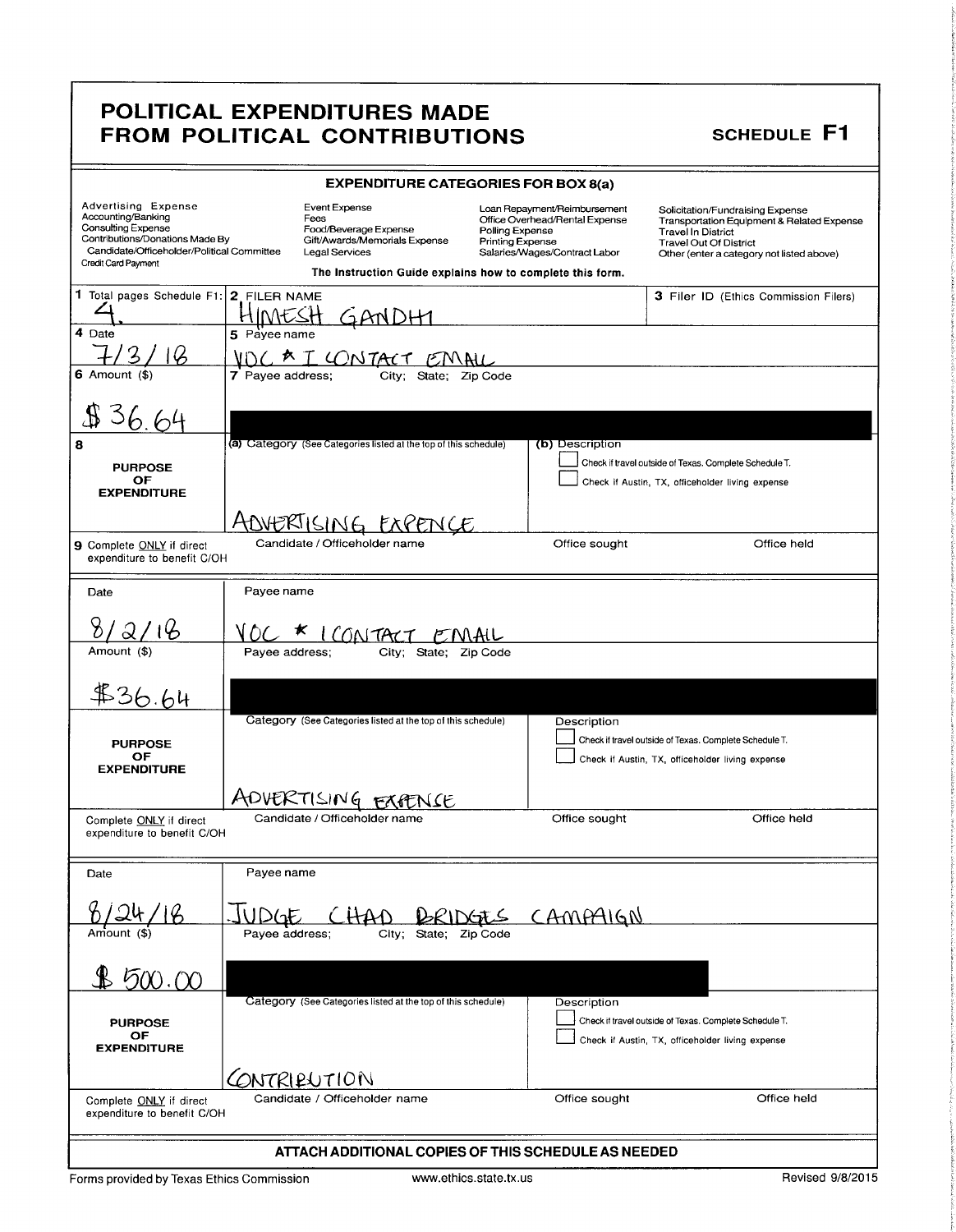| <b>EXPENDITURE CATEGORIES FOR BOX 8(a)</b>                                                                                                                              |                                                                                                                                                                |                                                                                                                                        |                                                                                                                                                                                           |  |  |  |
|-------------------------------------------------------------------------------------------------------------------------------------------------------------------------|----------------------------------------------------------------------------------------------------------------------------------------------------------------|----------------------------------------------------------------------------------------------------------------------------------------|-------------------------------------------------------------------------------------------------------------------------------------------------------------------------------------------|--|--|--|
| Advertising Expense<br>Accounting/Banking<br>Consulting Expense<br>Contributions/Donations Made By<br>Candidate/Officeholder/Political Committee<br>Credit Card Payment | Event Expense<br>Fees<br>Food/Beverage Expense<br>Gift/Awards/Memorials Expense<br>Legal Services<br>The Instruction Guide explains how to complete this form. | Loan Repayment/Reimbursement<br>Office Overhead/Rental Expense<br>Polling Expense<br>Printing Expense<br>Salaries/Wages/Contract Labor | Solicitation/Fundraising Expense<br>Transportation Equipment & Related Expense<br><b>Travel In District</b><br><b>Travel Out Of District</b><br>Other (enter a category not listed above) |  |  |  |
| 1 Total pages Schedule F1: 2 FILER NAME                                                                                                                                 | NFSH<br>GANDHI                                                                                                                                                 |                                                                                                                                        | 3 Filer ID (Ethics Commission Filers)                                                                                                                                                     |  |  |  |
| 4 Date                                                                                                                                                                  | 5 Payee name<br>CONTAC                                                                                                                                         | EMAIL                                                                                                                                  |                                                                                                                                                                                           |  |  |  |
| $6$ Amount $($ 8)                                                                                                                                                       | 7 Payee address:<br>City;<br>State:<br>Zip Code                                                                                                                |                                                                                                                                        |                                                                                                                                                                                           |  |  |  |
| $\mathbb{T}$ . To<br>8<br><b>PURPOSE</b><br>ОF<br><b>EXPENDITURE</b>                                                                                                    | (a) Category (See Categories listed at the top of this schedule)                                                                                               | (b) Description                                                                                                                        | Check if travel outside of Texas. Complete Schedule T.<br>Check if Austin, TX, officeholder living expense                                                                                |  |  |  |
|                                                                                                                                                                         | ADVERTISING<br>ENSE                                                                                                                                            |                                                                                                                                        |                                                                                                                                                                                           |  |  |  |
| 9 Complete ONLY if direct<br>expenditure to benefit C/OH                                                                                                                | Candidate / Officeholder name                                                                                                                                  | Office sought                                                                                                                          | Office held                                                                                                                                                                               |  |  |  |
| Date                                                                                                                                                                    | Payee name                                                                                                                                                     |                                                                                                                                        |                                                                                                                                                                                           |  |  |  |
|                                                                                                                                                                         | $O(L^{\frac{1}{12}})$<br>ILONTACT                                                                                                                              |                                                                                                                                        |                                                                                                                                                                                           |  |  |  |
| Amount (\$)                                                                                                                                                             | Payee address;<br>City: State; Zip Code                                                                                                                        |                                                                                                                                        |                                                                                                                                                                                           |  |  |  |
| \$36.64                                                                                                                                                                 |                                                                                                                                                                |                                                                                                                                        |                                                                                                                                                                                           |  |  |  |
| <b>PURPOSE</b><br>OF<br><b>EXPENDITURE</b>                                                                                                                              | Category (See Categories listed at the top of this schedule)                                                                                                   | Description                                                                                                                            | Check if travel outside of Texas. Complete Schedule T.<br>Check if Austin, TX, officeholder living expense                                                                                |  |  |  |
|                                                                                                                                                                         | ADVERTISING EXPENSE                                                                                                                                            |                                                                                                                                        |                                                                                                                                                                                           |  |  |  |
| Complete ONLY if direct<br>expenditure to benefit C/OH                                                                                                                  | Candidate / Officeholder name                                                                                                                                  | Office sought                                                                                                                          | Office held                                                                                                                                                                               |  |  |  |
| Date                                                                                                                                                                    | Payee name                                                                                                                                                     |                                                                                                                                        |                                                                                                                                                                                           |  |  |  |
| Amount (\$)                                                                                                                                                             | FORT BEND COUNTY REPUBLICAN PARTY<br>Payee address;<br>City; State; Zip Code                                                                                   |                                                                                                                                        |                                                                                                                                                                                           |  |  |  |
| 1000.00<br><b>PURPOSE</b><br>OF<br><b>EXPENDITURE</b>                                                                                                                   | Category (See Categories listed at the top of this schedule)                                                                                                   | Description                                                                                                                            | Check if travel outside of Texas. Complete Schedule T.<br>Check if Austin, TX, officeholder living expense                                                                                |  |  |  |
| Complete ONLY if direct<br>expenditure to benefit C/OH                                                                                                                  | CONTRIBUTION<br>Candidate / Officeholder name                                                                                                                  | Office sought                                                                                                                          | Office held                                                                                                                                                                               |  |  |  |
|                                                                                                                                                                         | ATTACH ADDITIONAL COPIES OF THIS SCHEDULE AS NEEDED                                                                                                            |                                                                                                                                        |                                                                                                                                                                                           |  |  |  |
|                                                                                                                                                                         | Revised 9/8/2015<br>www.ethics.state.tx.us<br>Forms provided by Texas Ethics Commission                                                                        |                                                                                                                                        |                                                                                                                                                                                           |  |  |  |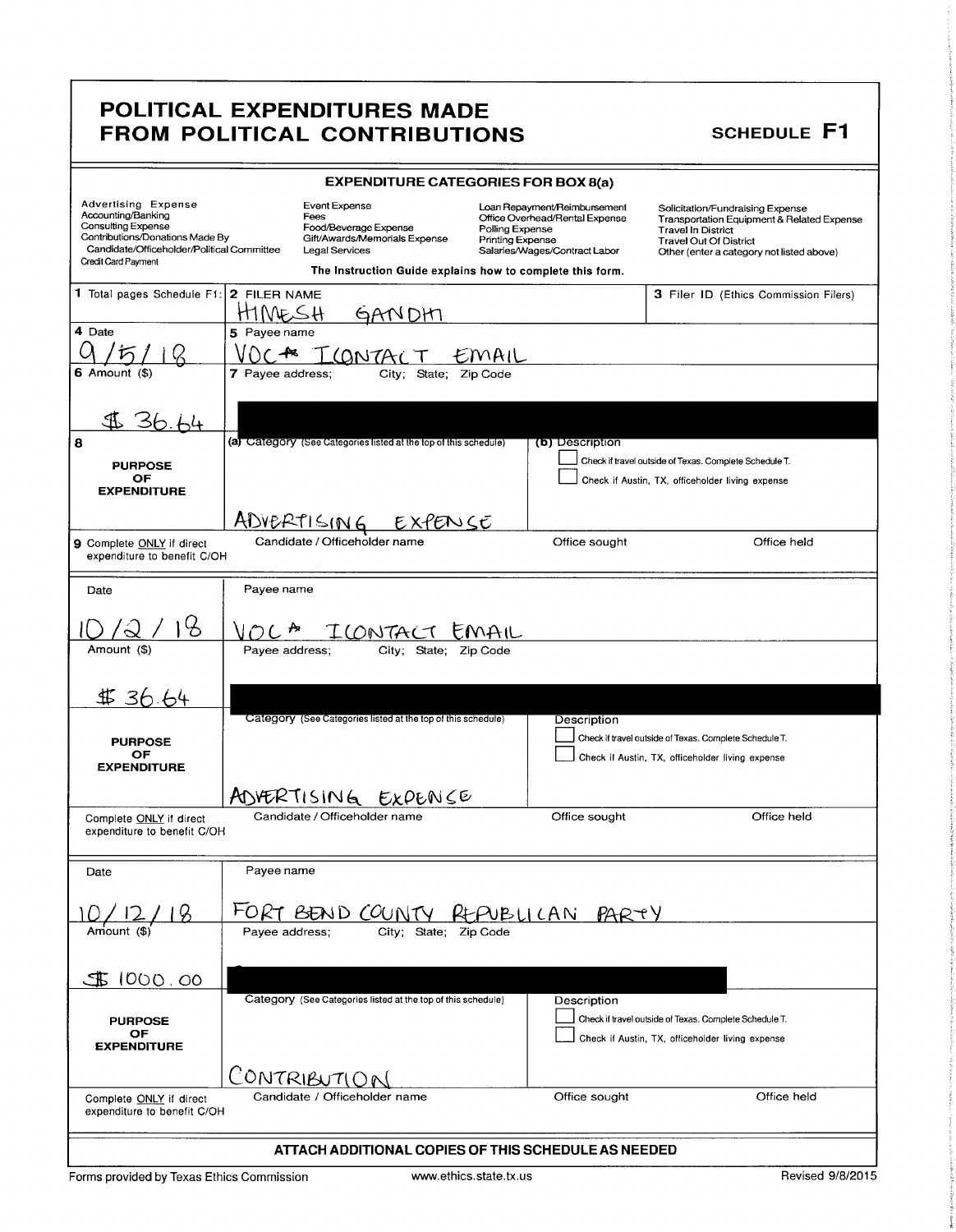| <b>EXPENDITURE CATEGORIES FOR BOX 8(a)</b>                                                                                                                                                   |                  |                                                                                                                                                                |                                     |                                                                                                 |                                                                                                                                             |                                            |
|----------------------------------------------------------------------------------------------------------------------------------------------------------------------------------------------|------------------|----------------------------------------------------------------------------------------------------------------------------------------------------------------|-------------------------------------|-------------------------------------------------------------------------------------------------|---------------------------------------------------------------------------------------------------------------------------------------------|--------------------------------------------|
| <b>Advertising Expense</b><br>Accounting/Banking<br><b>Consulting Expense</b><br>Contributions/Donations Made By<br>Candidate/Officeholder/Political Committee<br><b>Credit Card Payment</b> |                  | Event Expense<br>Fees<br>Food/Beverage Expense<br>Gift/Awards/Memorials Expense<br>Legal Services<br>The Instruction Guide explains how to complete this form. | Polling Expense<br>Printing Expense | Loan Repayment/Reimbursement<br>Office Overhead/Rental Expense<br>Salaries/Wages/Contract Labor | Solicitation/Fundraising Expense<br><b>Travel In District</b><br><b>Travel Out Of District</b><br>Other (enter a category not listed above) | Transportation Equipment & Related Expense |
| 1 Total pages Schedule F1: 2 FILER NAME                                                                                                                                                      |                  |                                                                                                                                                                |                                     |                                                                                                 | 3 Filer ID (Ethics Commission Filers)                                                                                                       |                                            |
|                                                                                                                                                                                              | MIZSH            | <u>GANDH</u>                                                                                                                                                   |                                     |                                                                                                 |                                                                                                                                             |                                            |
| 4 Date                                                                                                                                                                                       | 5 Payee name     |                                                                                                                                                                |                                     |                                                                                                 |                                                                                                                                             |                                            |
| 10/15/18                                                                                                                                                                                     |                  | OLSON FOR CONGRESS                                                                                                                                             |                                     |                                                                                                 |                                                                                                                                             |                                            |
| 6 Amount $(\$)$                                                                                                                                                                              | 7 Payee address; | State; Zip Code<br>City,                                                                                                                                       |                                     |                                                                                                 |                                                                                                                                             |                                            |
|                                                                                                                                                                                              |                  |                                                                                                                                                                |                                     |                                                                                                 |                                                                                                                                             |                                            |
| 1000.00                                                                                                                                                                                      |                  |                                                                                                                                                                |                                     |                                                                                                 |                                                                                                                                             |                                            |
| 8                                                                                                                                                                                            |                  | (a) Category (See Categories listed at the top of this schedule)                                                                                               |                                     | (b) Description                                                                                 |                                                                                                                                             |                                            |
| <b>PURPOSE</b>                                                                                                                                                                               |                  |                                                                                                                                                                |                                     |                                                                                                 | Check if travel outside of Texas. Complete Schedule T.                                                                                      |                                            |
| OF                                                                                                                                                                                           |                  |                                                                                                                                                                |                                     |                                                                                                 | Check if Austin, TX, officeholder living expense                                                                                            |                                            |
| <b>EXPENDITURE</b>                                                                                                                                                                           |                  |                                                                                                                                                                |                                     |                                                                                                 |                                                                                                                                             |                                            |
|                                                                                                                                                                                              |                  | CONTRIBUTION                                                                                                                                                   |                                     |                                                                                                 |                                                                                                                                             |                                            |
| 9 Complete ONLY if direct<br>expenditure to benefit C/OH                                                                                                                                     |                  | Candidate / Officeholder name                                                                                                                                  |                                     | Office sought                                                                                   |                                                                                                                                             | Office held                                |
| Date                                                                                                                                                                                         | Payee name       |                                                                                                                                                                |                                     |                                                                                                 |                                                                                                                                             |                                            |
|                                                                                                                                                                                              |                  |                                                                                                                                                                |                                     |                                                                                                 |                                                                                                                                             |                                            |
|                                                                                                                                                                                              |                  | <u>VOC * ICONTACT EMAIL</u>                                                                                                                                    |                                     |                                                                                                 |                                                                                                                                             |                                            |
| Amount (\$)                                                                                                                                                                                  | Payee address;   | City; State; Zip Code                                                                                                                                          |                                     |                                                                                                 |                                                                                                                                             |                                            |
|                                                                                                                                                                                              |                  |                                                                                                                                                                |                                     |                                                                                                 |                                                                                                                                             |                                            |
| 436.64                                                                                                                                                                                       |                  |                                                                                                                                                                |                                     |                                                                                                 |                                                                                                                                             |                                            |
|                                                                                                                                                                                              |                  | Category (See Categories listed at the top of this schedule)                                                                                                   |                                     | Description                                                                                     |                                                                                                                                             |                                            |
| <b>PURPOSE</b>                                                                                                                                                                               |                  |                                                                                                                                                                |                                     |                                                                                                 | Check if travel outside of Texas. Complete Schedule T.                                                                                      |                                            |
| ОF                                                                                                                                                                                           |                  |                                                                                                                                                                |                                     |                                                                                                 | Check if Austin, TX, officeholder living expense                                                                                            |                                            |
| <b>EXPENDITURE</b>                                                                                                                                                                           |                  |                                                                                                                                                                |                                     |                                                                                                 |                                                                                                                                             |                                            |
|                                                                                                                                                                                              |                  | KUSING EXPENSE                                                                                                                                                 |                                     |                                                                                                 |                                                                                                                                             |                                            |
| Complete ONLY if direct                                                                                                                                                                      |                  | Candidate / Officeholder name                                                                                                                                  |                                     | Office sought                                                                                   |                                                                                                                                             | Office held                                |
| expenditure to benefit C/OH                                                                                                                                                                  |                  |                                                                                                                                                                |                                     |                                                                                                 |                                                                                                                                             |                                            |
|                                                                                                                                                                                              | Payee name       |                                                                                                                                                                |                                     |                                                                                                 |                                                                                                                                             |                                            |
| Date                                                                                                                                                                                         |                  |                                                                                                                                                                |                                     |                                                                                                 |                                                                                                                                             |                                            |
|                                                                                                                                                                                              |                  | WELLS FARGO                                                                                                                                                    |                                     |                                                                                                 |                                                                                                                                             |                                            |
| Amount (\$)                                                                                                                                                                                  | Payee address;   | City; State; Zip Code                                                                                                                                          |                                     |                                                                                                 |                                                                                                                                             |                                            |
|                                                                                                                                                                                              |                  |                                                                                                                                                                |                                     |                                                                                                 |                                                                                                                                             |                                            |
| 14 D O                                                                                                                                                                                       |                  |                                                                                                                                                                |                                     |                                                                                                 |                                                                                                                                             |                                            |
|                                                                                                                                                                                              |                  | Category (See Categories listed at the top of this schedule)                                                                                                   |                                     | Description                                                                                     |                                                                                                                                             |                                            |
| <b>PURPOSE</b>                                                                                                                                                                               |                  |                                                                                                                                                                |                                     |                                                                                                 | Check if travel outside of Texas. Complete Schedule T.                                                                                      |                                            |
| OF                                                                                                                                                                                           |                  |                                                                                                                                                                |                                     |                                                                                                 | Check if Austin, TX, officeholder living expense                                                                                            |                                            |
| <b>EXPENDITURE</b>                                                                                                                                                                           |                  |                                                                                                                                                                |                                     |                                                                                                 |                                                                                                                                             |                                            |
|                                                                                                                                                                                              | AN KIN           |                                                                                                                                                                |                                     |                                                                                                 |                                                                                                                                             |                                            |
| Complete ONLY if direct                                                                                                                                                                      |                  | Candidate / Officeholder name                                                                                                                                  |                                     | Office sought                                                                                   |                                                                                                                                             | Office held                                |
| expenditure to benefit C/OH                                                                                                                                                                  |                  |                                                                                                                                                                |                                     |                                                                                                 |                                                                                                                                             |                                            |
| ATTACH ADDITIONAL COPIES OF THIS SCHEDULE AS NEEDED                                                                                                                                          |                  |                                                                                                                                                                |                                     |                                                                                                 |                                                                                                                                             |                                            |
|                                                                                                                                                                                              |                  |                                                                                                                                                                |                                     |                                                                                                 |                                                                                                                                             |                                            |

t

I

s

**family** Company of E